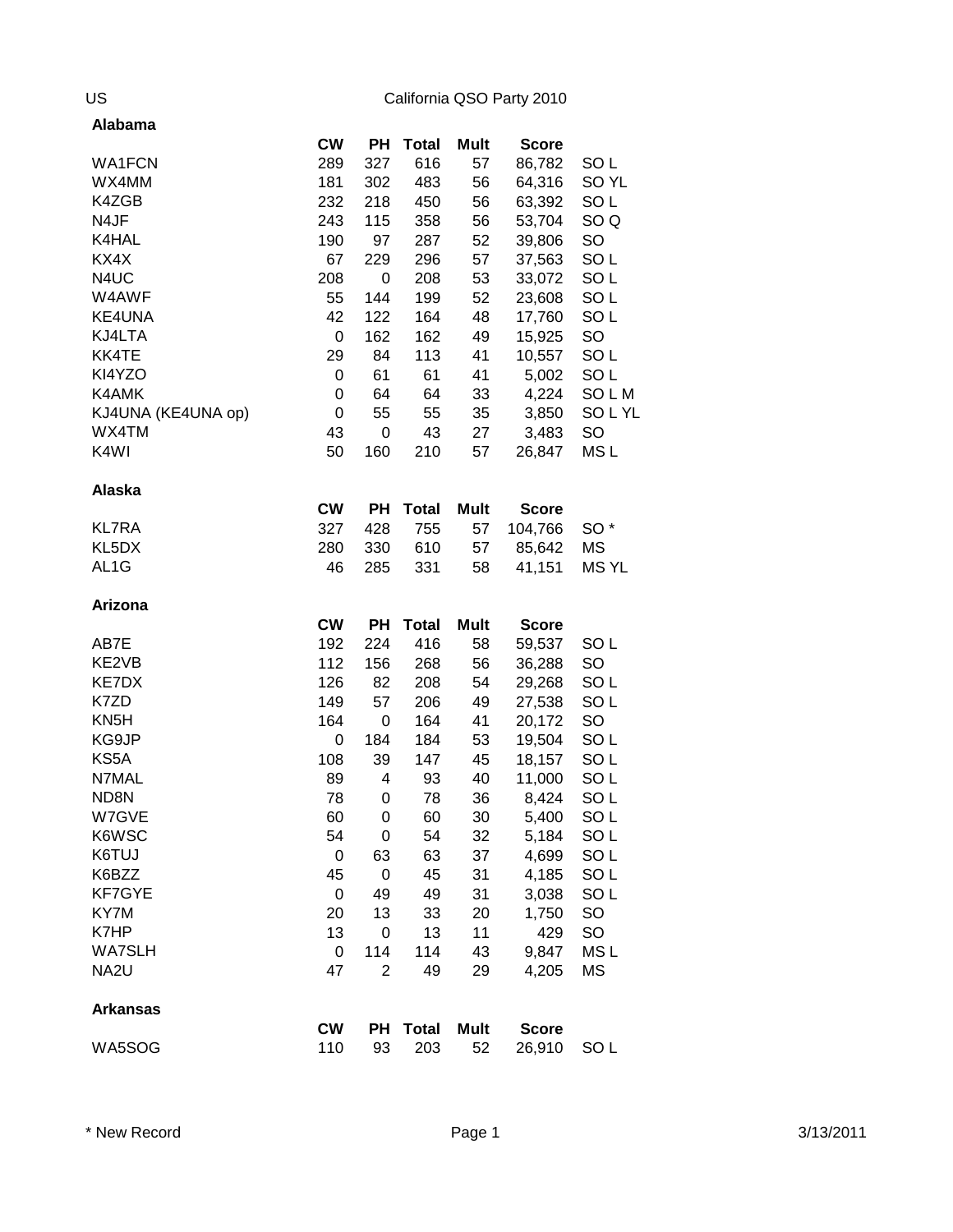| Colorado                       |           |             |              |             |              |                 |
|--------------------------------|-----------|-------------|--------------|-------------|--------------|-----------------|
|                                | <b>CW</b> | PH          | <b>Total</b> | <b>Mult</b> | <b>Score</b> |                 |
| <b>NOTA</b>                    | 258       | 144         | 402          | 57          | 60,619       | SO <sub>L</sub> |
| <b>K0FX</b>                    | 251       | 0           | 251          | 52          | 39,234       | SO <sub>L</sub> |
| N0AC                           | 219       | 0           | 219          | 53          | 34,821       | SO <sub>L</sub> |
| N <sub>0</sub> QO              | 0         | 284         | 284          | 57          | 32,433       | SO              |
| <b>W0ETT</b>                   | 146       | 39          | 185          | 50          | 25,875       | SO <sub>L</sub> |
| <b>K0AE</b>                    | 43        | 89          | 132          | 52          | 15,964       | SO <sub>L</sub> |
| <b>K0EU</b>                    | 111       | 0           | 111          | 47          | 15,651       | SO              |
| KG0Z                           | 107       | 1           | 108          | 40          | 12,920       | SO <sub>L</sub> |
| <b>KOLDS</b>                   | 66        | 0           | 66           | 40          | 7,980        | SO <sub>L</sub> |
| <b>K3OSO</b>                   | 63        | 0           | 63           | 38          | 7,182        | SO <sub>L</sub> |
| KD5WZZ                         | 0         | 66          | 66           | 36          | 4,752        | SO              |
| <b>W0EM</b>                    | 0         | 65          | 65           | 34          | 4,420        | SO <sub>L</sub> |
| <b>NOWCH</b>                   | 0         | 48          | 48           | 29          | 2,784        | SO <sub>L</sub> |
| <b>Connecticut</b>             |           |             |              |             |              |                 |
|                                | <b>CW</b> | PH          | <b>Total</b> | Mult        | <b>Score</b> |                 |
| W <sub>1JQ</sub>               | 188       | 69          | 257          | 52          | 36,634       | SO <sub>L</sub> |
| W <sub>2JU</sub>               | 129       | 0           | 129          | 42          | 16,317       | SO <sub>L</sub> |
| W <sub>1QK</sub>               | 98        | 0           | 98           | 40          | 11,760       | SO <sub>L</sub> |
| NR <sub>1</sub> X              | 86        | 0           | 86           | 39          | 10,120       | SO              |
| NZ1U (NR1X op)                 | 81        | 0           | 81           | 36          | 8,802        | SO              |
| YO7ARY                         | 86        | 0           | 86           | 32          | 8,256        | SO <sub>L</sub> |
| K <sub>1</sub> BV              | 155       | 57          | 212          | 50          | 29,000       | MS              |
| <b>Delaware</b>                |           |             |              |             |              |                 |
|                                | <b>CW</b> | PН          | <b>Total</b> | <b>Mult</b> | <b>Score</b> |                 |
| N8NA                           | 219       | 1           | 220          | 47          | 30,973       | SO <sub>L</sub> |
| <b>Florida</b>                 |           |             |              |             |              |                 |
|                                | <b>CW</b> | PH          | <b>Total</b> | <b>Mult</b> | <b>Score</b> |                 |
| N4IG                           | 267       | 166         | 433          | 54          | 61,236       | SO <sub>L</sub> |
| W4LT                           | 75        | 147         | 222          | 56          | 29,204       | SO              |
| W5JBV                          | 143       | 38          | 181          | 46          | 23,230       | SO              |
| N <sub>4</sub> D <sub>XI</sub> | 109       | 56          | 165          | 42          | 18,438       | SO              |
| KN4Y                           | 91        | $\mathbf 0$ | 91           | 41          | 11,193       | SO <sub>L</sub> |
| K4MIA                          | 0         | 123         | 123          | 43          | 10,621       | SO              |
| K3TW                           | 29        | 38          | 67           | 32          | 5,296        | SO <sub>L</sub> |
| KI4DT                          | 3         | 54          | 57           | 35          | 4,095        | SO              |
| K8NZ                           | 49        | 0           | 49           | 26          | 3,822        | SO <sub>L</sub> |
| N <sub>4</sub> BP              | 31        | 0           | 31           | 25          | 2,325        | SO              |
| K4GOP                          | 0         | 33          | 33           | 23          | 1,541        | SO <sub>L</sub> |
| KC4MYV                         | 0         | 15          | 15           | 12          | 360          | SO <sub>L</sub> |
| NF4A                           | 209       | 308         | 517          | 58          | 72,094       | <b>MS</b>       |
| K4MM                           | 49        | 0           | 49           | 28          | 4,158        | MS L            |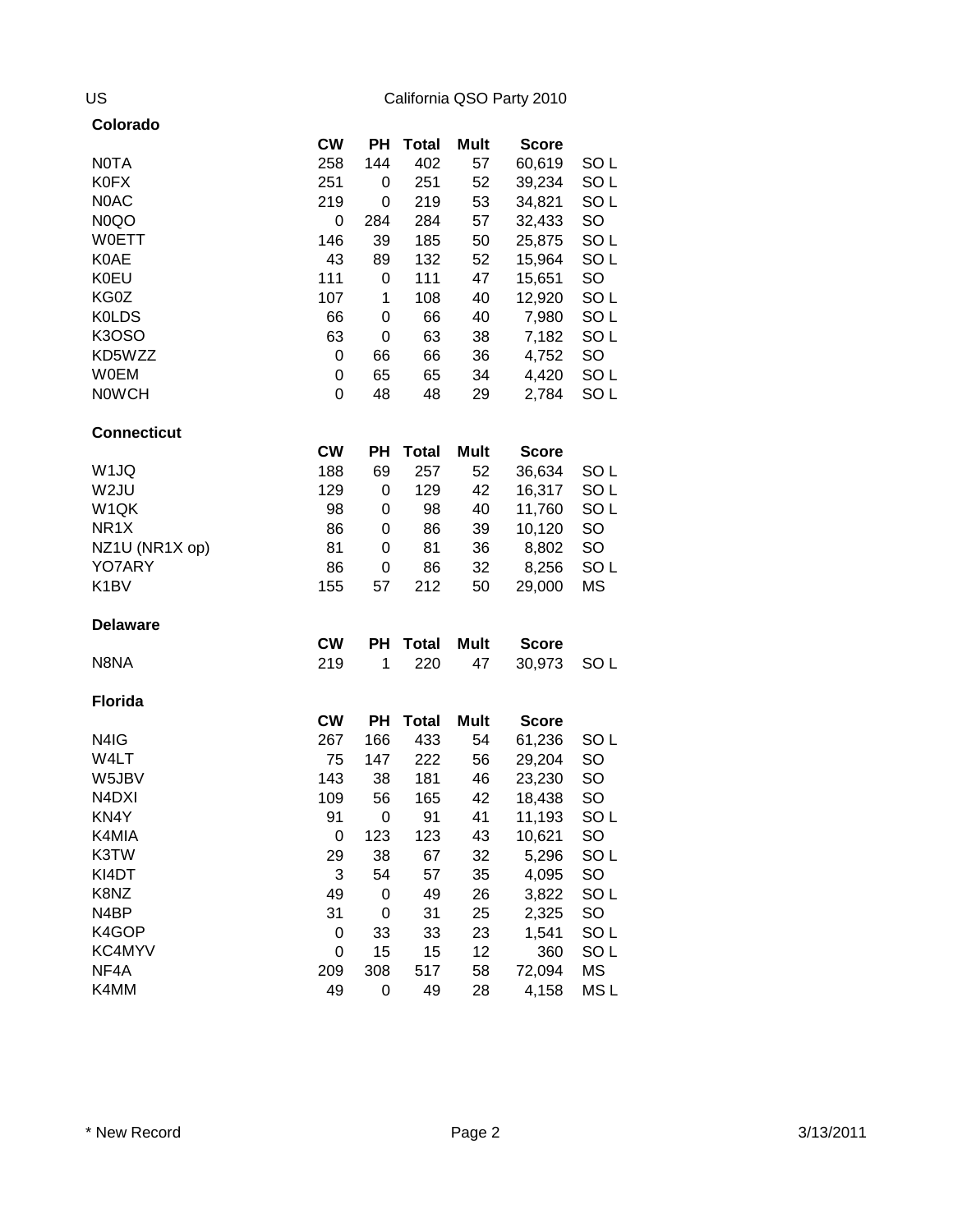| Georgia                       |             |     |              |             |              |                 |
|-------------------------------|-------------|-----|--------------|-------------|--------------|-----------------|
|                               | <b>CW</b>   | PН  | <b>Total</b> | <b>Mult</b> | <b>Score</b> |                 |
| N <sub>4</sub> PN             | 341         | 722 | 1063         | 58          | 143,086      | SO <sup>*</sup> |
| K4BAI                         | 299         | 445 | 744          | 58          | 103,646      | SO              |
| W4BQF                         | 282         | 100 | 382          | 57          | 59,622       | SO              |
| K <sub>4</sub> O <sub>D</sub> | 122         | 135 | 257          | 52          | 33,124       | SO <sub>L</sub> |
| W4XO                          | 165         | 46  | 211          | 50          | 29,475       | SO <sub>L</sub> |
| W4UCZ                         | 181         | 0   | 181          | 46          | 24,978       | SO <sub>L</sub> |
| KU8E                          | 137         | 0   | 137          | 44          | 18,084       | SO              |
| ND <sub>1</sub> Y             | 121         | 0   | 121          | 42          | 15,246       | SO <sub>L</sub> |
| W4KLY                         | 54          | 71  | 125          | 47          | 14,335       | SO <sub>L</sub> |
| W4BAB                         | 24          | 106 | 130          | 40          | 11,360       | SO <sub>L</sub> |
| WD4DX                         | 0           | 126 | 126          | 43          | 10,836       | SO <sub>L</sub> |
| K4JTT                         | 0           | 107 | 107          | 39          | 8,385        | SO <sub>L</sub> |
| WO4MW                         | 0           | 88  | 88           | 38          | 6,688        | SO <sub>L</sub> |
| KC4YBO                        | $\mathbf 0$ | 77  | 77           | 42          | 6,468        | SO <sub>L</sub> |
| KJ4VVR                        | 0           | 56  | 56           | 36          | 4,032        | SO <sub>L</sub> |
| KF4LMW                        | 30          | 18  | 48           | 27          | 3,429        | SO              |
| K2UFT                         | 21          | 0   | 21           | 16          | 1,032        | SO <sub>L</sub> |
| K <sub>1</sub> ZZI            | 497         | 0   | 497          | 58          | 86,478       | MS              |
| NM <sub>2</sub> L             | 163         | 0   | 163          | 45          | 22,072       | MS <sub>L</sub> |
| Hawaii                        |             |     |              |             |              |                 |
|                               | <b>CW</b>   | PH  | <b>Total</b> | <b>Mult</b> | <b>Score</b> |                 |
| KH7Y                          | 129         | 505 | 634          | 58          | 81,171       | SO              |
| KH6LC (AH6RE KH6LC op)        | 267         | 545 | 812          | 58          | 109,678      | MS              |
| Idaho                         |             |     |              |             |              |                 |
|                               | <b>CW</b>   | PН  | <b>Total</b> | <b>Mult</b> | <b>Score</b> |                 |
| W7ZEB                         | 0           | 18  | 18           | 17          | 629          | SO <sub>L</sub> |
| KO7P                          | 0           | 16  | 16           | 13          | 416          | SO L            |
| <b>WA7ROI</b>                 | 0           | 4   | 4            | 3           | 24           | SO              |
| AB7HP (N7ZF K7NSW op)         | 0           | 50  | 50           | 36          | 3,600        | <b>MSLS</b>     |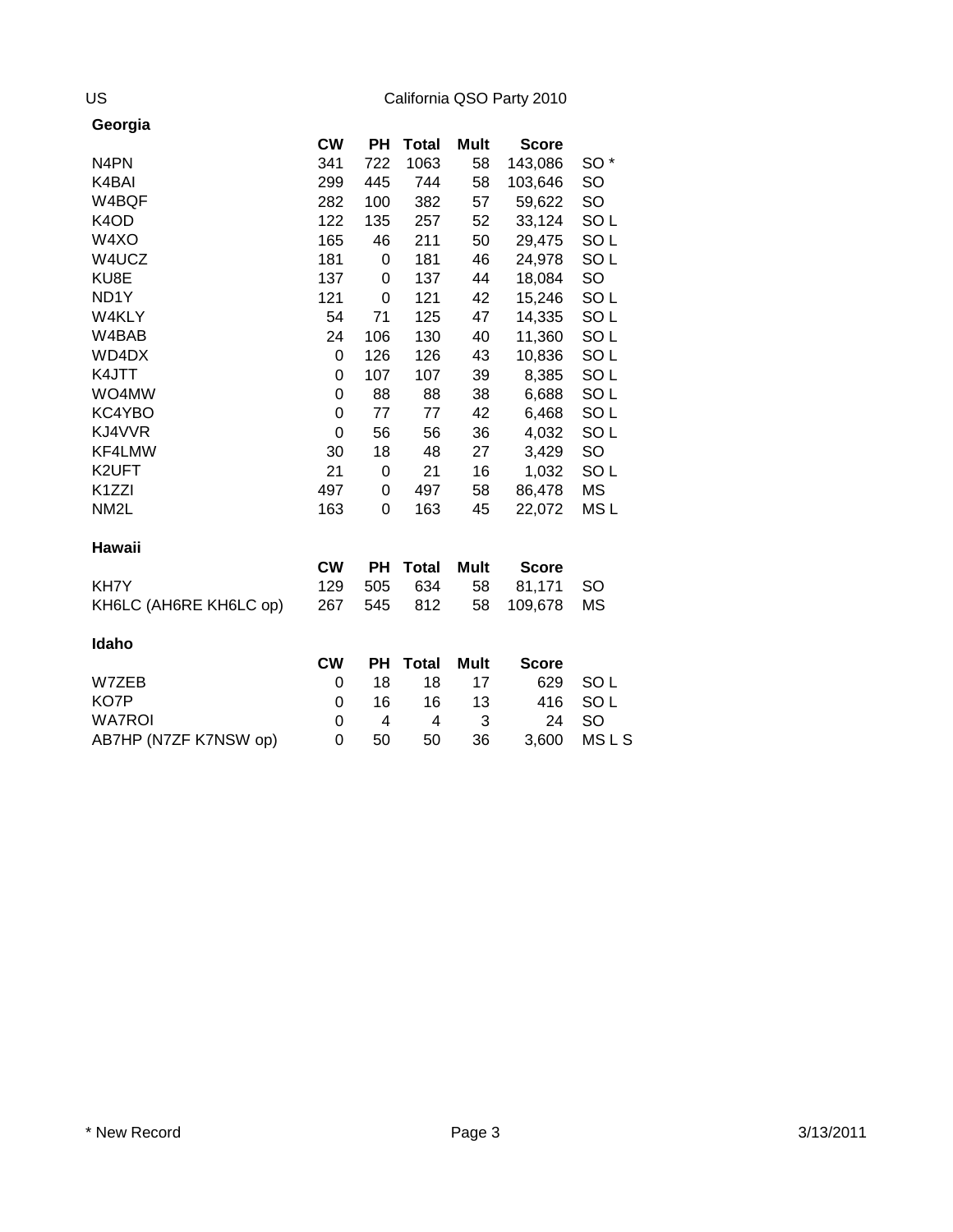| <b>Illinois</b>               |           |                |              |             |              |                 |
|-------------------------------|-----------|----------------|--------------|-------------|--------------|-----------------|
|                               | <b>CW</b> | <b>PH</b>      | <b>Total</b> | Mult        | <b>Score</b> |                 |
| K <sub>9</sub> CT             | 274       | 377            | 651          | 58          | 91,408       | SO              |
| W3HDH                         | 243       | 119            | 362          | 55          | 53,322       | SO              |
| <b>WA0AVL</b>                 | 151       | 189            | 340          | 56          | 46,592       | SO L            |
| W9QL                          | 0         | 254            | 254          | 52          | 26,416       | SO <sub>L</sub> |
| NV9X                          | 116       | 49             | 165          | 42          | 18,732       | SO L            |
| K9OZ                          | 101       | 16             | 117          | 40          | 13,460       | SO              |
| K9PMV                         | 101       | 0              | 101          | 44          | 13,332       | SO <sub>L</sub> |
| W9EWZ                         | 98        | 0              | 98           | 38          | 11,229       | SO <sub>L</sub> |
| WA9AQN                        | 76        | 0              | 76           | 35          | 8,032        | SO <sub>L</sub> |
| W9SE                          | 66        | 0              | 66           | 37          | 7,381        | SO <sub>L</sub> |
| K9ZM                          | 0         | 76             | 76           | 39          | 5,928        | SO              |
| KE9EX                         | 54        | $\overline{7}$ | 61           | 32          | 5,680        | SO <sub>L</sub> |
| KX9DX                         | 54        | 0              | 54           | 28          | 4,578        | SO              |
| W9WE                          | 42        | 0              | 42           | 22          | 2,772        | SO <sub>L</sub> |
| N9YN                          | 0         | 34             | 34           | 24          | 1,632        | SO              |
| N2BJ (N2BJ K2PAC op)          | 118       | 200            | 318          | 56          | 42,308       | <b>MS</b>       |
| WA9FBC                        | 47        | 0              | 47           | 31          | 4,371        | MS <sub>L</sub> |
|                               |           |                |              |             |              |                 |
| Indiana                       |           |                |              |             |              |                 |
|                               | <b>CW</b> | PH             | <b>Total</b> | Mult        | <b>Score</b> |                 |
| N9WKW                         | 151       | 39             | 190          | 46          | 24,472       | SO              |
| N9FC                          | 131       | $\mathbf 0$    | 131          | 44          | 17,358       | SO <sub>L</sub> |
| KR9E                          | 0         | 130            | 130          | 42          | 10,920       | SO <sub>L</sub> |
| KB9YGD                        | 44        | 52             | 96           | 43          | 10,148       | SO <sub>L</sub> |
| KV9W                          | 0         | 99             | 99           | 43          | 8,514        | SO <sub>L</sub> |
| K9RM                          | 0         | 53             | 53           | 35          | 3,745        | SO              |
| KC9PBQ                        | 0         | 55             | 55           | 29          | 3,190        | SO <sub>L</sub> |
| <b>lowa</b>                   |           |                |              |             |              |                 |
|                               | <b>CW</b> | PH             | <b>Total</b> | <b>Mult</b> | <b>Score</b> |                 |
| W0EWD@N0NI                    | 287       | 521            | 808          | 58          | 110,461      | <b>SO</b>       |
| K <sub>0</sub> I <sub>O</sub> |           |                |              |             |              |                 |
|                               | 165       | 39             | 204          | 50          | 28,700       | SO              |
| <b>Kansas</b>                 |           |                |              |             |              |                 |
|                               | <b>CW</b> | PH             | <b>Total</b> | <b>Mult</b> | <b>Score</b> |                 |
| <b>W0BH</b>                   | 143       | 521            | 664          | 58          | 85,463       | SO              |
| <b>K0VXU</b>                  | 174       | 179            | 353          | 58          | 51,098       | SO              |
| <b>K0HNC</b>                  | 194       | 69             | 263          | 52          | 37,570       | SO L            |
| W0YJT                         | 91        | 121            | 212          | 52          | 26,832       | SO <sub>L</sub> |
| <b>K0RCJ</b>                  | 54        | 104            | 158          | 48          | 17,880       | SO <sub>L</sub> |
| <b>WOUY</b>                   | 125       | 0              | 125          | 47          | 17,625       | SO <sub>L</sub> |
| AA7CP                         | 112       | 0              | 112          | 43          | 14,448       | SO <sub>L</sub> |
| <b>W0GUY</b>                  | 0         | 95             | 95           | 40          | 7,640        | SO <sub>L</sub> |
| WA5SWN                        | 0         | 56             | 56           | 34          | 3,808        | SO <sub>L</sub> |
| K0HC (3 HESSTON               |           |                |              |             |              |                 |
| <b>COLLEGE STUDENTS</b>       |           |                |              |             |              |                 |
| (W0BH CONTROL OP              |           |                |              |             |              |                 |
| ONLY) )                       | 0         | 355            | 355          | 54          | 38,340       | MS S            |
|                               |           |                |              |             |              |                 |

**Kentucky**

\* New Record Page 4 3/13/2011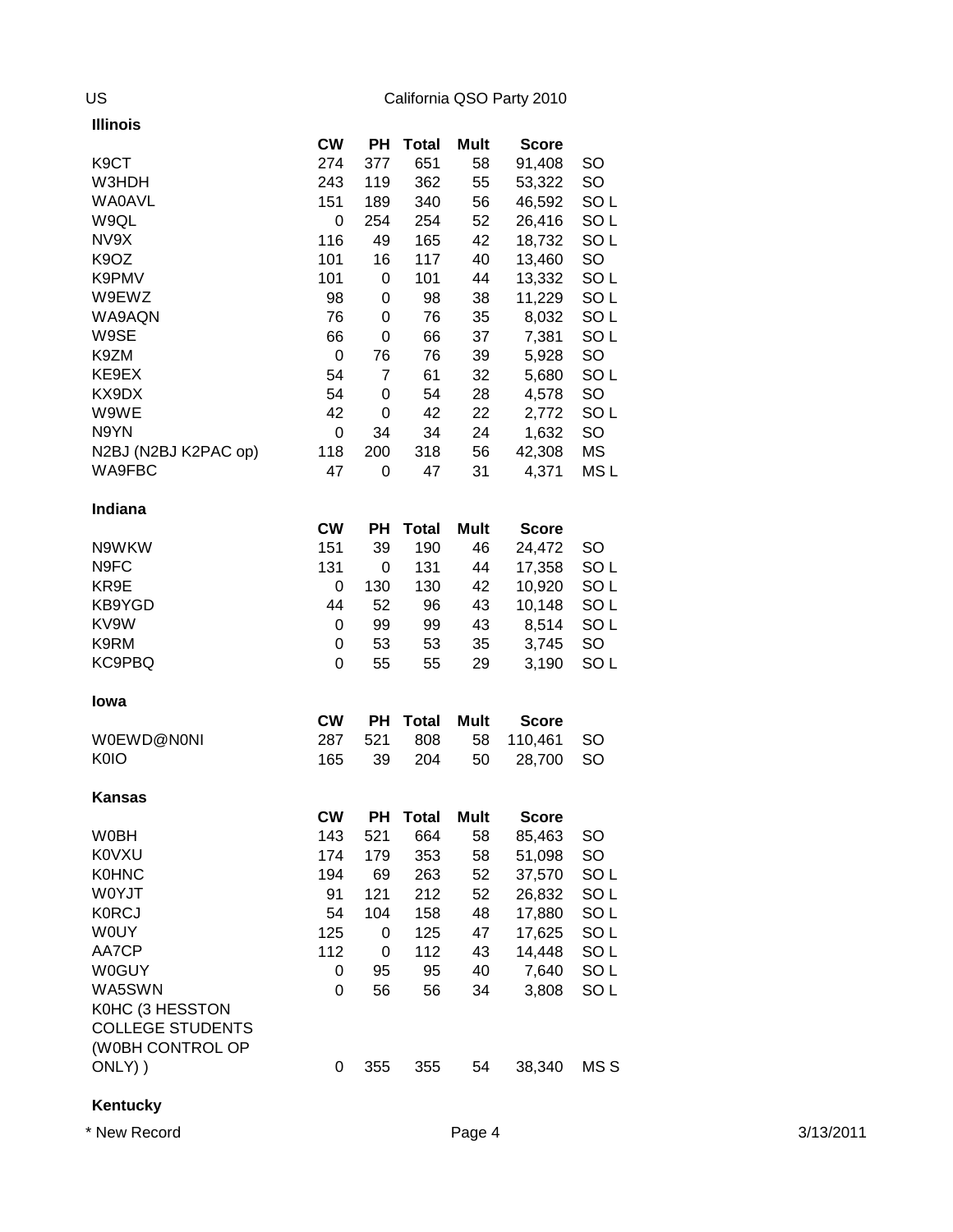| US                                       |           |                |              |             | California QSO Party 2010 |                                    |
|------------------------------------------|-----------|----------------|--------------|-------------|---------------------------|------------------------------------|
|                                          | <b>CW</b> | PН             | <b>Total</b> | <b>Mult</b> | <b>Score</b>              |                                    |
| KJ4AOM                                   | 89        | 0              | 89           | 38          | 10,146                    | SO <sub>L</sub>                    |
| KU4A                                     | 13        | 0              | 13           | 12          | 468                       | SO <sub>Q</sub>                    |
| Louisiana                                |           |                |              |             |                           |                                    |
|                                          | <b>CW</b> | PН             | <b>Total</b> | Mult        | <b>Score</b>              |                                    |
| WA5TRX                                   | 0         | 161            | 161          | 49          | 15,827                    | SO <sub>L</sub>                    |
| N5YE                                     | 227       | 146            | 373          | 56          | 54,572                    | MS <sub>L</sub>                    |
| <b>Maine</b>                             |           |                |              |             |                           |                                    |
|                                          | <b>CW</b> | PН             | <b>Total</b> | Mult        | <b>Score</b>              |                                    |
| K1IMI (N4CW op)                          | 154       | 0              | 154          | 47          | 21,714                    | SO                                 |
| K1YSY                                    | 0         | 110            | 110          | 44          | 9,680                     | SO                                 |
| K <sub>1QS</sub>                         | 0         | 92             | 92           | 41          | 7,544                     | SO                                 |
| N1QLL                                    | 0         | 10             | 10           | 9           | 189                       | SO <sub>L</sub>                    |
| <b>Maryland and District of Columbia</b> |           |                |              |             |                           |                                    |
|                                          | <b>CW</b> | PH             | <b>Total</b> | Mult        | <b>Score</b>              |                                    |
| WA1LWS                                   | 295       | 0              | 295          | 54          | 47,871                    | SO <sub>L</sub>                    |
| K3TN                                     | 167       | 115            | 282          | 54          | 39,555                    | SO <sub>L</sub>                    |
| N3UM                                     | 237       | 0              | 237          | 52          | 36,972                    | SO                                 |
| KE3X                                     | 99        | 0              | 99           | 36          | 10,746                    | SO <sub>L</sub>                    |
| ND3D                                     | 54        | 0              | 54           | 32          | 5,232                     | SO <sub>Q</sub>                    |
| KB3USD                                   | 0         | 9              | 9            | 10          | 190                       | SO <sub>L</sub>                    |
| N3SCS                                    | 0         | 5              | 5            | 6           | 66                        | SO <sub>L</sub>                    |
| <b>Massachusetts</b>                     |           |                |              |             |                           |                                    |
|                                          | <b>CW</b> | <b>PH</b>      | <b>Total</b> | Mult        | <b>Score</b>              |                                    |
| W1UE @K1TTT                              | 338       | 858            | 1196         | 58          | 158,398                   | <b>SO</b>                          |
| N4BAA                                    | 290       | 0              | 290          | 55          | 47,932                    | SO <sub>L</sub>                    |
| W <sub>1UJ</sub>                         | 214       | 0              | 214          | 47          | 30,244                    | SO                                 |
| W <sub>1</sub> ZT                        | 109       | 0              | 109          | 42          | 13,734                    | SO                                 |
| W1KM                                     | 74        | 0              | 74           | 30          | 6,660                     | SO                                 |
| K5ZD                                     | 35        | 34             | 69           | 38          | 6,574                     | SO                                 |
| N <sub>1</sub> NN                        |           |                |              |             |                           |                                    |
|                                          | 61        | 0              | 61           | 32          | 5,904                     | SO <sub>L</sub>                    |
| KB1PBA                                   | 24        | 0              | 24           | 15          | 1,080                     | SO Q                               |
| K <sub>1</sub> TH                        | 14        | $\overline{c}$ | 16           | 15          | 712                       | SO                                 |
| KA1IOR                                   | 94        | 89             | 183          | 46          | 21,206                    | MS                                 |
| AD <sub>1</sub> L                        | 0         | 57             | 57           | 33          | 3,795                     | <b>MS</b>                          |
| N <sub>1FJ</sub>                         | 25        | 26             | 51           | 27          | 3,469                     | MS <sub>L</sub>                    |
| <b>Michigan</b>                          |           |                |              |             |                           |                                    |
|                                          | <b>CW</b> | PH             | <b>Total</b> | Mult        | <b>Score</b>              |                                    |
| K8MM                                     | 264       | 147            | 411          | 56          | 60,956                    | SO <sub>L</sub>                    |
| K8WSN                                    | 113       | 0              | 113          | 40          | 13,620                    | SO                                 |
| W9KB                                     | 85        | $\overline{2}$ | 87           | 41          | 10,721                    | SO                                 |
| W8DW                                     | 51        | 43             | 94           | 40          | 9,600                     | SO <sub>L</sub>                    |
| KJ8O                                     | 0         | 103            | 103          | 42          | 8,652                     | SO <sub>L</sub>                    |
| KD8GOX<br>K8GT                           | 41<br>148 | 39<br>61       | 80<br>209    | 35<br>49    | 7,087<br>27,783           | SO <sub>L</sub><br>MS <sub>L</sub> |

### **Minnesota**

\* New Record Page 5 3/13/2011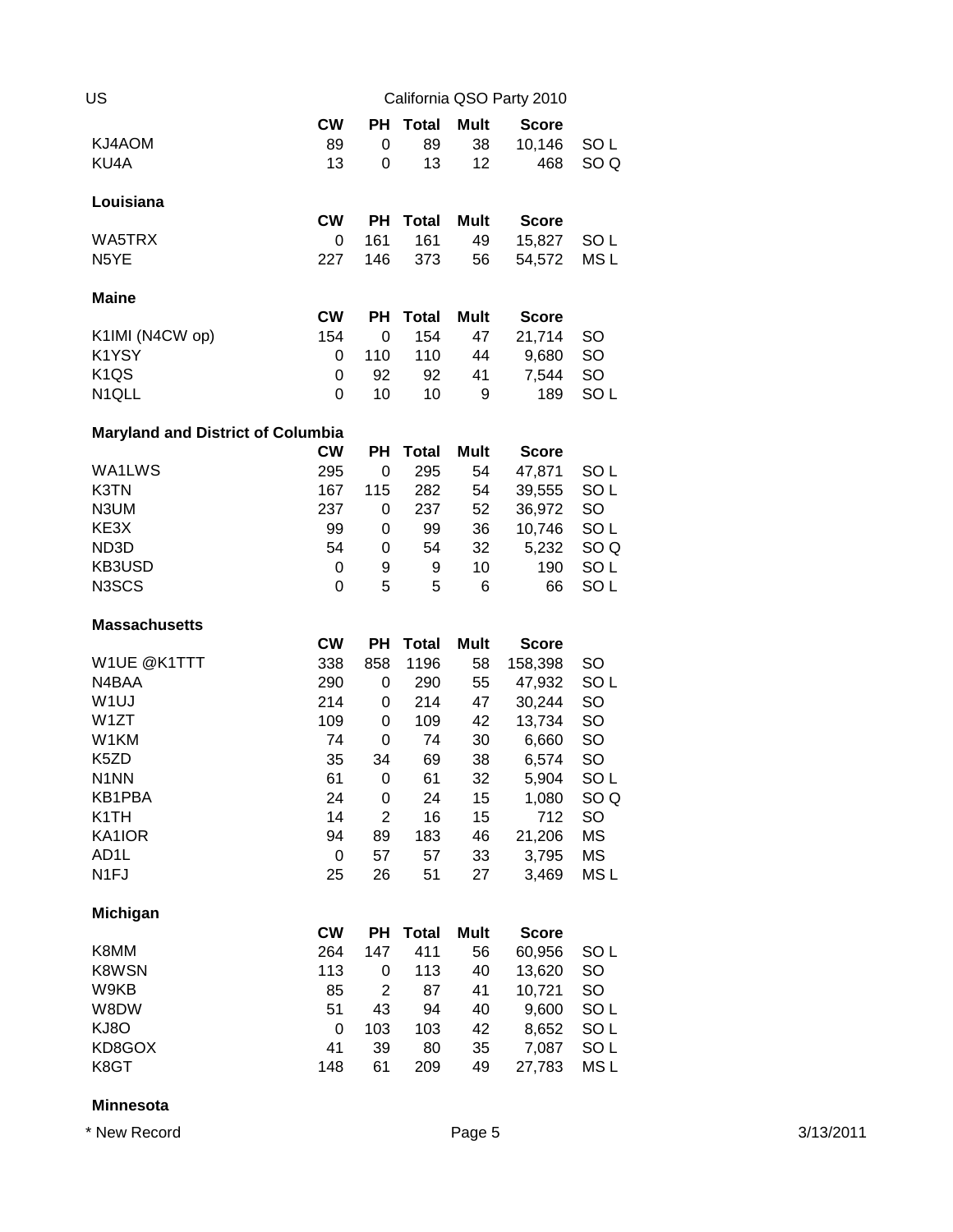| US                 |             |           |              |             | California QSO Party 2010 |                 |           |
|--------------------|-------------|-----------|--------------|-------------|---------------------------|-----------------|-----------|
|                    | <b>CW</b>   | PH        | <b>Total</b> | <b>Mult</b> | <b>Score</b>              |                 |           |
| ND <sub>0</sub> C  | 181         | 172       | 353          | 56          | 49,728                    | SO <sub>Q</sub> |           |
| KE0G               | 173         | $\pmb{0}$ | 173          | 49          | 25,431                    | SO <sub>Q</sub> |           |
| <b>K0MPH</b>       | 126         | 71        | 197          | 48          | 25,032                    | SO <sub>L</sub> |           |
| K0AD               | 117         | 82        | 199          | 48          | 24,792                    | SO <sub>L</sub> |           |
| W9LHG              | 159         | $\pmb{0}$ | 159          | 47          | 22,489                    | SO <sub>L</sub> |           |
| <b>NORPI</b>       | $\pmb{0}$   | 203       | 203          | 52          | 21,164                    | SO <sub>L</sub> |           |
| K9DU               | 120         | $\pmb{0}$ | 120          | 40          | 14,400                    | SO <sub>L</sub> |           |
| <b>NOBUI</b>       | 76          | 0         | 76           | 30          | 6,885                     | SO <sub>L</sub> |           |
| <b>KD0GAF</b>      | 46          | 18        | 64           | 35          | 6,125                     | SO <sub>L</sub> |           |
| <b>KA0JNG</b>      | $\pmb{0}$   | 77        | 77           | 37          | 5,735                     | SO <sub>L</sub> |           |
| NX <sub>0</sub> P  | $\mathbf 0$ | 49        | 49           | 36          | 3,528                     | SO <sub>L</sub> |           |
| <b>K0RC</b>        | 118         | 181       | 299          | 57          | 40,897                    | MS              |           |
| K4IU               | 100         | 107       | 207          | 51          | 26,265                    | MS              |           |
| <b>K0PC</b>        | 138         | 24        | 162          | 52          | 24,102                    | MS              |           |
| AA0AW              | 127         | 20        | 147          | 43          | 18,167                    | <b>MS</b>       |           |
| <b>WG0M</b>        | 60          | 41        | 101          | 39          | 10,315                    | MS <sub>L</sub> |           |
| <b>Mississippi</b> |             |           |              |             |                           |                 |           |
|                    | <b>CW</b>   | <b>PH</b> | <b>Total</b> | Mult        | <b>Score</b>              |                 |           |
| KE <sub>5</sub> K  | 120         | 30        | 150          | 53          | 22,339                    | SO <sub>L</sub> |           |
| AE5BR              | $\pmb{0}$   | 215       | 215          | 50          | 21,500                    | SO              |           |
| KE5RHM             | $\pmb{0}$   | 79        | 79           | 40          | 6,320                     | SO <sub>L</sub> |           |
| WD5JNC             | $\mathbf 0$ | 84        | 84           | 35          | 5,880                     | SO <sub>L</sub> |           |
| K7ZYV              | 52          | $\pmb{0}$ | 52           | 28          | 4,368                     | SO <sub>L</sub> |           |
| <b>Missouri</b>    |             |           |              |             |                           |                 |           |
|                    | <b>CW</b>   | <b>PH</b> | <b>Total</b> | <b>Mult</b> | <b>Score</b>              |                 |           |
| K0OU               | 290         | 279       | 569          | 57          | 81,538                    | <b>SO</b>       |           |
| <b>K0JPL</b>       | 281         | 272       | 553          | 55          | 76,422                    | <b>SO</b>       |           |
| <b>NSOM</b>        | 95          | 0         | 95           | 41          | 11,746                    | <b>SO</b>       |           |
| <b>K0LWV</b>       | 67          | 0         | 67           | 31          | 6,277                     | SO <sub>L</sub> |           |
| <b>WB0PYF</b>      | 57          | 0         | 57           | 27          | 4,617                     | SO <sub>L</sub> |           |
| W9AAC              | $\pmb{0}$   | 65        | 65           | 35          | 4,550                     | SO <sub>L</sub> |           |
| <b>KF0F</b>        | $\pmb{0}$   | 63        | 63           | 32          | 4,032                     | SO <sub>L</sub> |           |
| <b>AB0RX</b>       | 44          | 0         | 44           | 26          | 3,432                     | SO <sub>L</sub> |           |
| <b>WONFS</b>       | $\mathbf 0$ | 27        | 27           | 16          | 880                       | SO <sub>L</sub> |           |
| <b>Montana</b>     |             |           |              |             |                           |                 |           |
|                    | <b>CW</b>   | РH        | <b>Total</b> | <b>Mult</b> | <b>Score</b>              |                 |           |
| KI7MT              | 82          | 69        | 151          | 41          | 15,744                    | <b>SO</b>       |           |
| W7WOF              | 0           | 100       | 100          | 40          | 8,040                     | SO <sub>L</sub> |           |
| N3RC               | 69          | 0         | 69           | 31          | 6,463                     | SO <sub>L</sub> |           |
| KK7HJ              | 0           | 62        | 62           | 32          | 3,968                     | SOLYL           |           |
| Nebraska           |             |           |              |             |                           |                 |           |
|                    | <b>CW</b>   | PH        | <b>Total</b> | <b>Mult</b> | <b>Score</b>              |                 |           |
| <b>K0CTU</b>       | 0           | 55        | 55           | 36          | 3,996                     | SO <sub>L</sub> |           |
| <b>Nevada</b>      |             |           |              |             |                           |                 |           |
|                    | <b>CW</b>   | <b>PH</b> | <b>Total</b> | <b>Mult</b> | <b>Score</b>              |                 |           |
| K7ACZ              | 0           | 124       | 124          | 46          | 11,408                    | SO <sub>L</sub> |           |
| * New Record       |             |           |              | Page 6      |                           |                 | 3/13/2011 |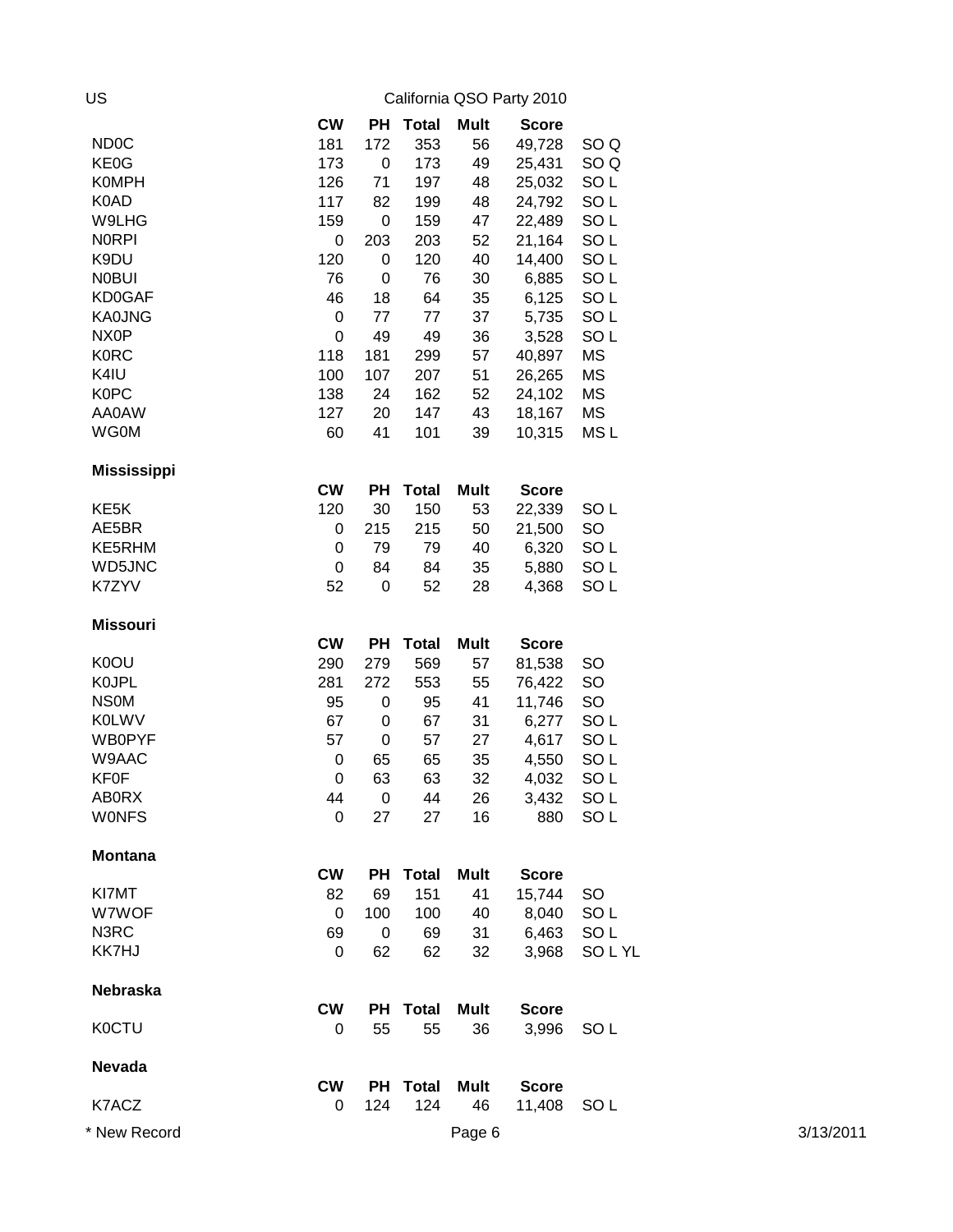| US                             |             |     |              |             | California QSO Party 2010 |                 |
|--------------------------------|-------------|-----|--------------|-------------|---------------------------|-----------------|
| N7UR                           | 0           | 89  | 89           | 41          | 7,339                     | SO <sub>L</sub> |
| AC6FU                          | 1           | 78  | 79           | 40          | 6,360                     | SO <sub>L</sub> |
| KT4ET                          | 0           | 71  | 71           | 44          | 6,292                     | SO <sub>L</sub> |
| <b>New Hampshire</b>           |             |     |              |             |                           |                 |
|                                | <b>CW</b>   | PH  | <b>Total</b> | <b>Mult</b> | <b>Score</b>              |                 |
| AE1T                           | 207         | 113 | 320          | 57          | 48,421                    | SO <sub>L</sub> |
| AE1P                           | 149         | 191 | 340          | 57          | 47,338                    | SO <sub>L</sub> |
| WA1Z                           | 137         | 128 | 265          | 50          | 33,350                    | SO <sub>L</sub> |
| W1END                          | 123         | 0   | 123          | 44          | 16,236                    | SO <sub>L</sub> |
| N1KWF                          | 63          | 55  | 118          | 47          | 14,053                    | SO              |
| K <sub>1</sub> TR              | 87          | 0   | 87           | 33          | 8,662                     | SO <sub>L</sub> |
| W1MSN                          | $\mathbf 0$ | 35  | 35           | 24          | 1,680                     | SO              |
| K <sub>1</sub> GQ              | 130         | 37  | 167          | 43          | 19,952                    | <b>MS</b>       |
| <b>New Jersey</b>              |             |     |              |             |                           |                 |
|                                | <b>CW</b>   | PH  | <b>Total</b> | <b>Mult</b> | <b>Score</b>              |                 |
| K <sub>2</sub> DF <sub>C</sub> | 228         | 178 | 406          | 57          | 59,337                    | SO <sub>L</sub> |
| W2LE                           | 263         | 102 | 365          | 55          | 54,615                    | SO              |
| W2YR                           | 94          | 110 | 204          | 51          | 25,678                    | SO              |
| K <sub>1</sub> TN              | 161         | 6   | 167          | 44          | 21,846                    | SO <sub>L</sub> |
| K2DSL                          | 84          | 78  | 162          | 51          | 20,808                    | SO <sub>L</sub> |
| W2UDT                          | 94          | 48  | 142          | 48          | 18,192                    | <b>SO</b>       |
| KV2M                           | 0           | 131 | 131          | 49          | 12,887                    | SOLYL           |
| W2KRD                          | $\mathbf 0$ | 55  | 55           | 36          | 3,996                     | SO <sub>L</sub> |
| W2CVW                          | 35          | 0   | 35           | 21          | 2,205                     | SO <sub>L</sub> |
| K2MK                           | 68          | 16  | 84           | 38          | 8,968                     | <b>MS</b>       |
| <b>New Mexico</b>              |             |     |              |             |                           |                 |
|                                | <b>CW</b>   | PH  | <b>Total</b> | Mult        | <b>Score</b>              |                 |
| K7IA                           | 186         | 73  | 259          | 54          | 38,097                    | SO              |
| WA5ZUP                         | 0           | 326 | 326          | 57          | 37,164                    | SO              |
| NI7R                           | 102         | 0   | 102          | 41          | 12,607                    | SO <sub>Q</sub> |
| W5IDY                          | 0           | 90  | 90           | 44          | 7,964                     | SOLYL           |
| W5TTE                          | 64          | 4   | 68           | 37          | 7,400                     | SO <sub>L</sub> |
| N7LR (N7LR W9CF op)            | 8           | 0   | 8            | 8           | 192                       | MS Q            |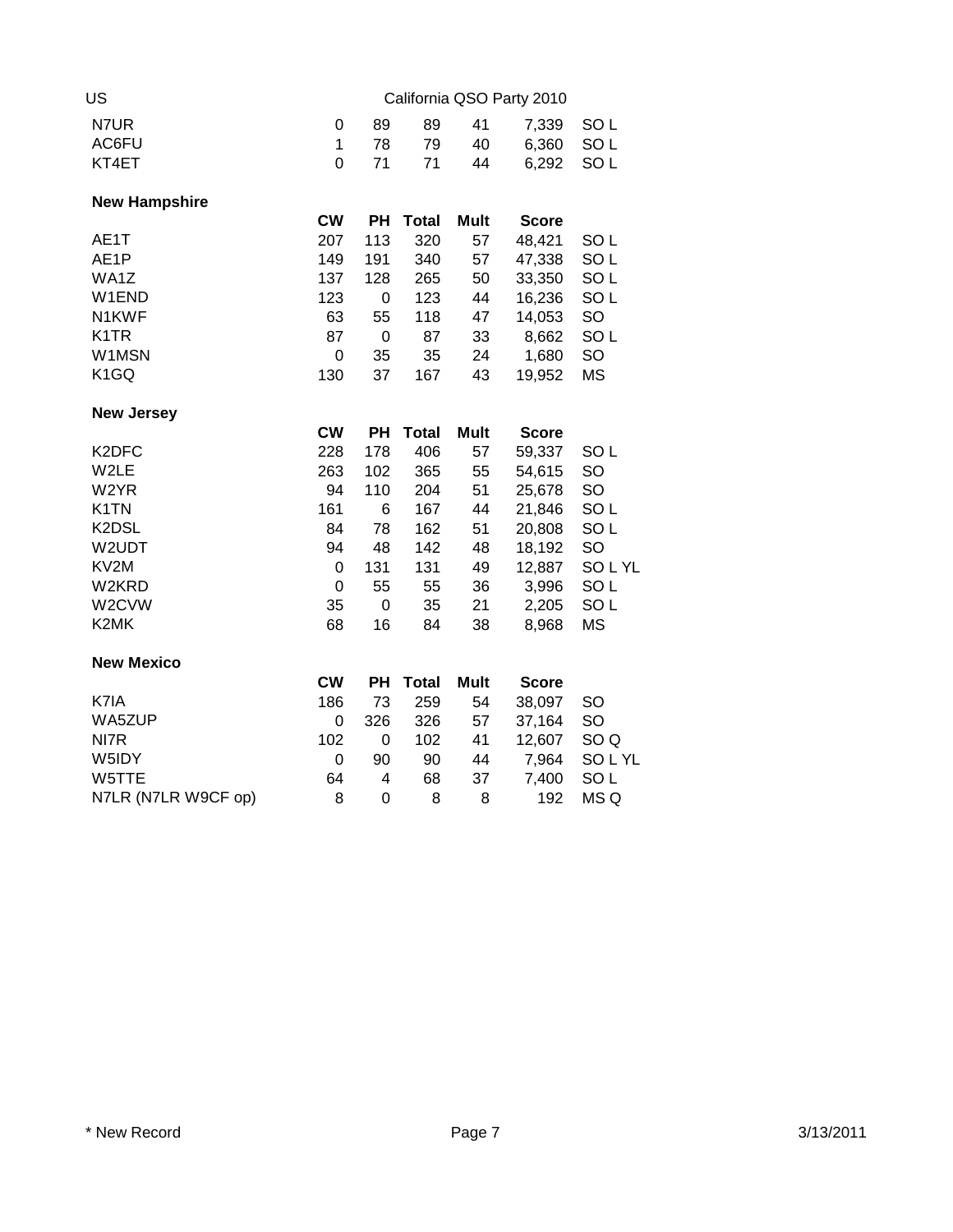| <b>New York</b>       |           |             |              |             |              |                  |
|-----------------------|-----------|-------------|--------------|-------------|--------------|------------------|
|                       | <b>CW</b> | PН          | <b>Total</b> | Mult        | <b>Score</b> |                  |
| N <sub>2</sub> CU     | 332       | 315         | 647          | 58          | 94,308       | SO               |
| NT <sub>2</sub> A     | 303       | 172         | 475          | 58          | 72,732       | SO <sub>L</sub>  |
| K <sub>2</sub> DB     | 186       | 149         | 335          | 58          | 49,735       | SO <sub>L</sub>  |
| N <sub>2</sub> GC     | 191       | 112         | 303          | 51          | 40,723       | <b>SO</b>        |
| AE2T                  | 209       | 59          | 268          | 52          | 38,870       | SO <sub>L</sub>  |
| W2EG                  | 248       | $\mathbf 0$ | 248          | 51          | 38,020       | SO <sub>Q</sub>  |
| WA2MCR                | 98        | 69          | 167          | 47          | 20,304       | SO <sub>L</sub>  |
| AB2TC                 | 0         | 153         | 153          | 48          | 14,688       | SO <sub>L</sub>  |
| N <sub>2</sub> JJ     | 100       | $\mathbf 0$ | 100          | 39          | 11,758       | SO <sub>L</sub>  |
| N2NOM                 | 0         | 100         | 100          | 42          | 8,400        | SO <sub>L</sub>  |
| WB2ABD                | 58        | 0           | 58           | 36          | 6,318        | SO <sub>L</sub>  |
| AE2NG                 | 0         | 83          | 83           | 36          | 6,012        | SO <sub>L</sub>  |
| W6XR                  | 66        | $\mathbf 0$ | 66           | 30          | 5,940        | SO               |
| KA2AAM                | 0         | 59          | 59           | 32          | 3,808        | SO <sub>L</sub>  |
| KR <sub>2</sub> AA    | 43        | $\mathbf 0$ | 43           | 24          | 3,132        | SO <sub>L</sub>  |
| N <sub>2</sub> YOA    | 0         | 50          | 50           | 29          | 2,900        | SO <sub>L</sub>  |
| NQ2W                  | 18        | 0           | 18           | 16          | 864          | SO <sub>Q</sub>  |
| KC2TVJ                | 0         | 18          | 18           | 16          | 592          | SO <sub>L</sub>  |
| K4MWD                 | 0         | 3           | 3            | 3           | 18           | SO <sub>L</sub>  |
| AD2AM                 | 0         | 116         | 116          | 47          | 10,951       | MS <sub>L</sub>  |
| <b>North Carolina</b> |           |             |              |             |              |                  |
|                       | <b>CW</b> | <b>PH</b>   | <b>Total</b> | Mult        | <b>Score</b> |                  |
| AA4FU                 | 177       | 0           | 177          | 42          | 22,365       | SO <sub>L</sub>  |
| K4BSK                 | 148       | 0           | 148          | 40          | 17,760       | SO <sub>LO</sub> |
| <b>WA4UNS</b>         | 62        | 42          | 104          | 54          | 14,634       | SO <sub>L</sub>  |
| KS4S                  | 103       | 0           | 103          | 43          | 13,351       | SO <sub>L</sub>  |
| WA4GQG                | 85        | 0           | 85           | 36          | 9,180        | SO <sub>L</sub>  |
| <b>K0RRP</b>          | 0         | 19          | 19           | 13          | 507          | SO <sub>L</sub>  |
| KA1ARB                | 0         | 80          | 80           | 38          | 6,080        | <b>MS</b>        |
| <b>North Dakota</b>   |           |             |              |             |              |                  |
|                       | <b>CW</b> | <b>PH</b>   | <b>Total</b> | <b>Mult</b> | <b>Score</b> |                  |
| <b>KD0CVZ</b>         | 0         | 133         | 133          | 46          | 12,236       | SO <sub>L</sub>  |
| <b>K0UD</b>           | 0         | 76          | 76           | 46          | 6,992        | SO <sub>L</sub>  |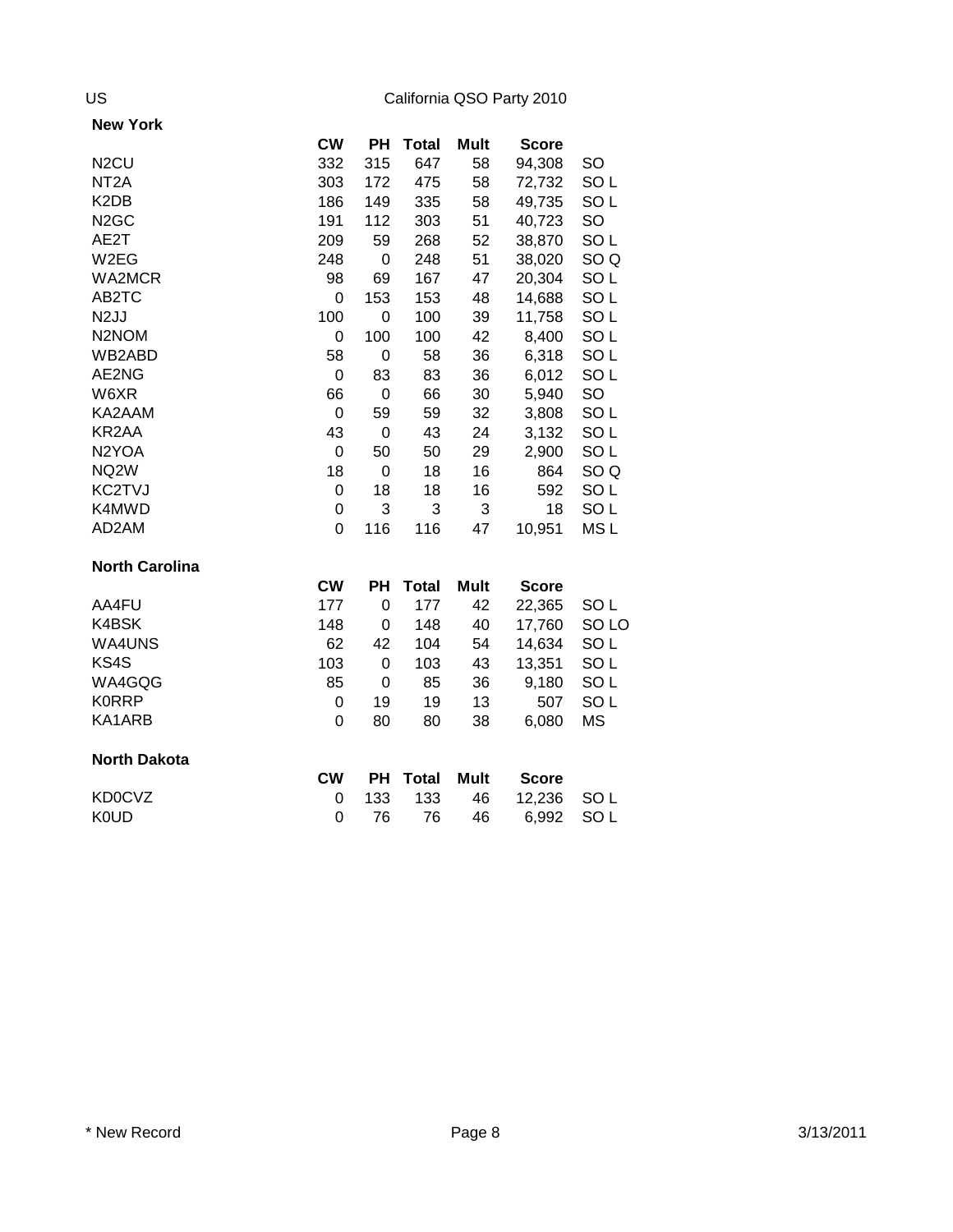| Ohio              |           |             |              |             |              |                 |
|-------------------|-----------|-------------|--------------|-------------|--------------|-----------------|
|                   | <b>CW</b> | <b>PH</b>   | <b>Total</b> | <b>Mult</b> | <b>Score</b> |                 |
| N8BJQ             | 342       | 535         | 877          | 58          | 121,626      | <b>SO</b>       |
| W8TM              | 267       | 169         | 436          | 58          | 66,062       | SO <sub>L</sub> |
| AA8IA             | 276       | 121         | 397          | 56          | 59,976       | SO <sub>L</sub> |
| W8IDM             | 167       | 60          | 227          | 49          | 30,478       | SO <sub>L</sub> |
| K8MR              | 82        | 128         | 210          | 52          | 26,104       | SO              |
| K8QWY             | 133       | 25          | 158          | 54          | 24,246       | SO <sub>L</sub> |
| W8KNO             | 0         | 222         | 222          | 53          | 23,585       | SO <sub>L</sub> |
| N9AUG             | 166       | 0           | 166          | 45          | 22,477       | SO <sub>L</sub> |
| NX8G              | 0         | 127         | 127          | 48          | 12,192       | SO <sub>L</sub> |
| N <sub>1</sub> RB | 0         | 106         | 106          | 49          | 10,388       | SO              |
| AF8A              | 83        | 0           | 83           | 34          | 8,517        | SO <sub>L</sub> |
| NO <sub>8</sub> C | 83        | 0           | 83           | 32          | 8,016        | SO <sub>L</sub> |
| KD8HHG            | 0         | 60          | 60           | 33          | 3,993        | SO <sub>L</sub> |
| K8ZT              | 40        | 5           | 45           | 29          | 3,799        | SO <sub>Q</sub> |
| KE8G              | 39        | 0           | 39           | 26          | 3,042        | SO <sub>L</sub> |
| AE8U              | 0         | 36          | 36           | 28          | 2,044        | SO <sub>L</sub> |
| <b>Oklahoma</b>   |           |             |              |             |              |                 |
|                   |           |             |              |             |              |                 |
|                   | <b>CW</b> | PH          | <b>Total</b> | <b>Mult</b> | <b>Score</b> |                 |
| N4IJ              | 129       | $\mathbf 0$ | 129          | 44          | 17,094       | SO <sub>Q</sub> |
| AD8B              | 0         | 151         | 151          | 47          | 14,194       | <b>SO</b>       |
| KF5DNW            | 0         | 130         | 130          | 49          | 12,789       | SO <sub>L</sub> |
| N5UM              | 22        | 47          | 69           | 30          | 4,800        | SO <sub>L</sub> |
| K5BUD             | 0         | 52          | 52           | 35          | 3,640        | SO <sub>L</sub> |
| AE5MM             | 0         | 27          | 27           | 20          | 1,100        | SO <sub>L</sub> |
| AA5JG             | 14        | 0           | 14           | 11          | 462          | SO <sub>L</sub> |
| Oregon            |           |             |              |             |              |                 |
|                   | <b>CW</b> | PH          | <b>Total</b> | <b>Mult</b> | <b>Score</b> |                 |
| KI7Y              | 186       | $\mathbf 0$ | 186          | 46          | 25,737       | <b>SO</b>       |
| <b>KE7AUB</b>     | 0         | 222         | 222          | 49          | 21,805       | SO              |
| KD7MSC            | 82        | 100         | 182          | 47          | 20,962       | SO <sub>L</sub> |
| K7JJ              | 111       | 41          | 152          | 48          | 19,920       | <b>SO</b>       |
| NE7D              | 153       | 0           | 153          | 41          | 18,880       | SO <sub>L</sub> |
| W7WHY             | 141       | 0           | 141          | 44          | 18,612       | SO              |
| WI7N              | 21        | 53          | 74           | 35          | 5,915        | SO              |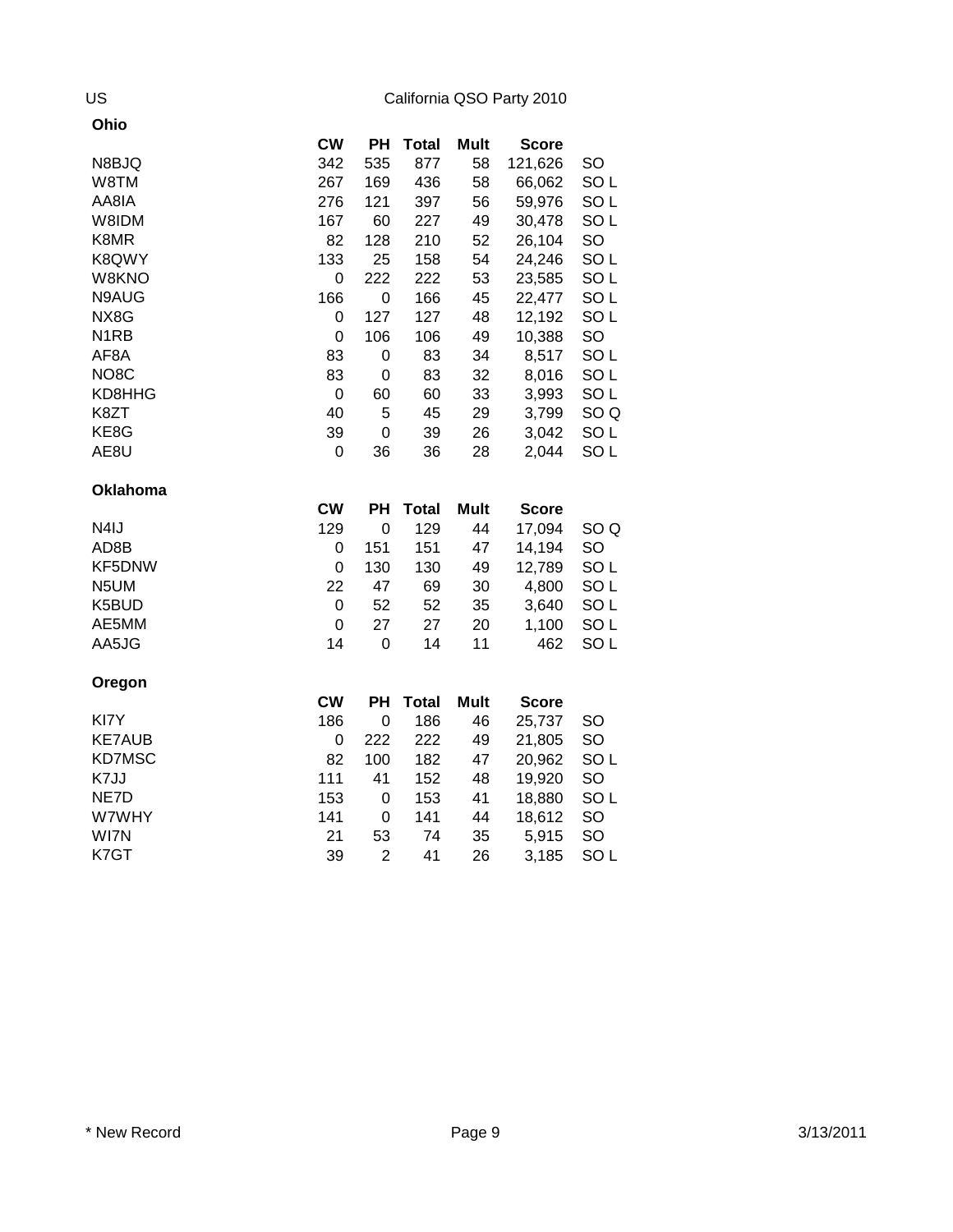| Pennsylvania |
|--------------|
|--------------|

|                       | <b>CW</b> | PН             | <b>Total</b> | Mult        | <b>Score</b> |                 |
|-----------------------|-----------|----------------|--------------|-------------|--------------|-----------------|
| WA3HAE                | 374       | 216            | 590          | 58          | 90,132       | SO <sub>L</sub> |
| <b>W0BR</b>           | 128       | 413            | 541          | 56          | 67,816       | SO              |
| N3RJ                  | 151       | 240            | 391          | 57          | 53,181       | SO              |
| K3GY                  | 121       | 112            | 233          | 51          | 30,064       | SO <sub>L</sub> |
| ND3R                  | 136       | 62             | 198          | 51          | 27,208       | SO <sub>L</sub> |
| KB3LIX                | 125       | 101            | 226          | 45          | 25,965       | SO <sub>L</sub> |
| K3RWN                 | 76        | 121            | 197          | 51          | 24,021       | SO <sub>L</sub> |
| NA3F                  | 172       | 0              | 172          | 46          | 23,736       | SO <sub>L</sub> |
| NA3V                  | 130       | 43             | 173          | 45          | 21,465       | SO <sub>L</sub> |
| AK3V                  | 93        | 45             | 138          | 50          | 18,575       | SO              |
| W3TNU                 | 74        | 75             | 149          | 47          | 17,531       | SO              |
| N3MX                  | 45        | 101            | 146          | 45          | 15,210       | SO              |
| K3TX                  | 101       | 0              | 101          | 46          | 13,938       | SO <sub>L</sub> |
| K3KNL                 | 81        | 8              | 89           | 39          | 10,101       | SO <sub>L</sub> |
| WA3AAN                | 71        | 0              | 71           | 33          | 7,078        | SO              |
| N3NZ                  | 68        | 0              | 68           | 33          | 6,781        | SO <sub>L</sub> |
| W3CEI                 | 45        | $\overline{7}$ | 52           | 31          | 4,696        | SO <sub>L</sub> |
| K3GCC (KB3UAU op)     | 0         | 49             | 49           | 33          | 3,267        | SOLS            |
| N3XUD                 | 0         | 57             | 57           | 28          | 3,220        | SO              |
| WA3YMM                | 0         | 45             | 45           | 33          | 2,970        | SO <sub>L</sub> |
| K3MRG                 | 19        | 26             | 45           | 25          | 2,762        | SO <sub>L</sub> |
| AA3B                  | 385       | 298            | 683          | 58          | 101,558      | MS              |
| K3WW                  | 147       | 206            | 353          | 57          | 48,678       | MS              |
| NK3Y                  | 108       | 178            | 286          | 54          | 36,720       | MS <sub>L</sub> |
| K3MD                  | 122       | 97             | 219          | 49          | 27,562       | MS <sub>L</sub> |
| W3WC                  | 93        | 48             | 141          | 47          | 17,625       | ΜS              |
| <b>Rhode Island</b>   |           |                |              |             |              |                 |
|                       | <b>CW</b> | PH             | <b>Total</b> | <b>Mult</b> | <b>Score</b> |                 |
| W1WBB                 | 195       | 12             | 207          | 56          | 34,188       | SO <sub>L</sub> |
| W1KDA                 | 0         | 200            | 200          | 47          | 18,847       | SO <sub>L</sub> |
| W <sub>1</sub> WIU    | 35        | 104            | 139          | 48          | 15,024       | SO              |
| K1NEF                 | 58        | 0              | 58           | 36          | 6,318        | SO              |
| <b>South Carolina</b> |           |                |              |             |              |                 |
|                       | <b>CW</b> |                | PH Total     | Mult        | <b>Score</b> |                 |
| AA4V                  | 25        | 179            | 204          | 49          | 21,217       | <b>SO</b>       |
| WB4FEV                | 0         | 99             | 99           | 36          | 7,164        | SO <sub>L</sub> |
| AF4OX                 | 50        | 25             | 75           | 33          | 6,600        | SO              |
| W4DSN                 | 0         | 17             | 17           | 23          | 805          | SO <sub>L</sub> |
| K0COP                 | 41        | 0              | 41           | 26          | 3,198        | MS              |
| <b>South Dakota</b>   |           |                |              |             |              |                 |
|                       | <b>CW</b> | <b>PH</b>      | <b>Total</b> | <b>Mult</b> | <b>Score</b> |                 |
| <b>KD0AKN</b>         | 0         | 14             | 14           | 12          | 336          | SO <sub>L</sub> |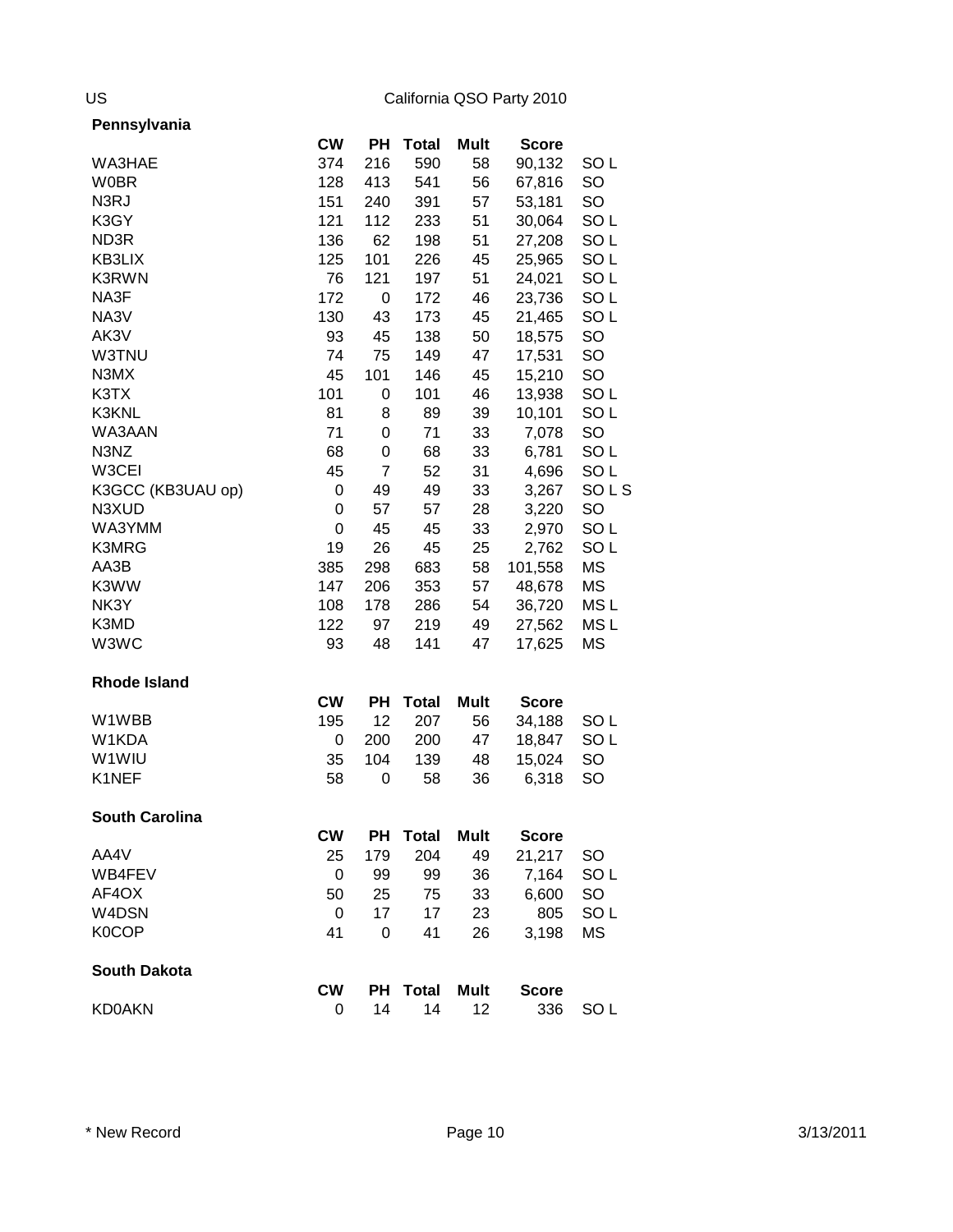| Tennessee         |           |     |       |      |              |                 |
|-------------------|-----------|-----|-------|------|--------------|-----------------|
|                   | <b>CW</b> | PН  | Total | Mult | <b>Score</b> |                 |
| NA4K              | 297       | 308 | 605   | 57   | 85,984       | SO <sub>L</sub> |
| N8UM              | 296       | 228 | 524   | 57   | 76,693       | SO              |
| N4ZZ              | 172       | 293 | 465   | 57   | 62,814       | <b>SO</b>       |
| W4NZ              | 246       | 102 | 348   | 55   | 51,810       | SO              |
| K <sub>1</sub> GU | 298       | 0   | 298   | 52   | 46,488       | SO              |
| K4LTA             | 293       | 0   | 293   | 52   | 45,708       | SO <sub>L</sub> |
| N <sub>2</sub> WN | 155       | 136 | 291   | 55   | 40,535       | SO <sub>L</sub> |
| K4AMC             | 228       | 0   | 228   | 50   | 34,200       | SO              |
| N4DW              | 203       | 0   | 203   | 48   | 29,304       | <b>SO</b>       |
| <b>WO40</b>       | 94        | 52  | 146   | 55   | 21,312       | <b>SO</b>       |
| KS4X              | 44        | 131 | 175   | 53   | 20,882       | SO <sub>Q</sub> |
| W4UT              | 97        | 66  | 163   | 46   | 19,573       | SO <sub>Q</sub> |
| AB4GG             | 0         | 158 | 158   | 53   | 16,748       | SO              |
| NB4M              | 119       | 0   | 119   | 43   | 15,415       | SO <sub>Q</sub> |
| WF7T              | 122       | 1   | 123   | 41   | 15,088       | <b>SO</b>       |
| N5WR              | 97        | 0   | 97    | 38   | 11,115       | <b>SO</b>       |
| W4BK              | 83        | 15  | 98    | 38   | 10,659       | SO <sub>L</sub> |
| NY4JB             | 0         | 121 | 121   | 41   | 9,963        | SO <sub>L</sub> |
| WD8RYC            | 0         | 50  | 50    | 42   | 4,200        | <b>SO</b>       |
| WB3JKQ            | 22        | 29  | 51    | 29   | 3,625        | SO <sub>L</sub> |
| W4PGM             | 0         | 52  | 52    | 33   | 3,465        | SO <sub>L</sub> |
| WA4JA             | 0         | 54  | 54    | 31   | 3,379        | SO <sub>L</sub> |
| N4DTF             | 0         | 4   | 4     | 4    | 32           | SO <sub>L</sub> |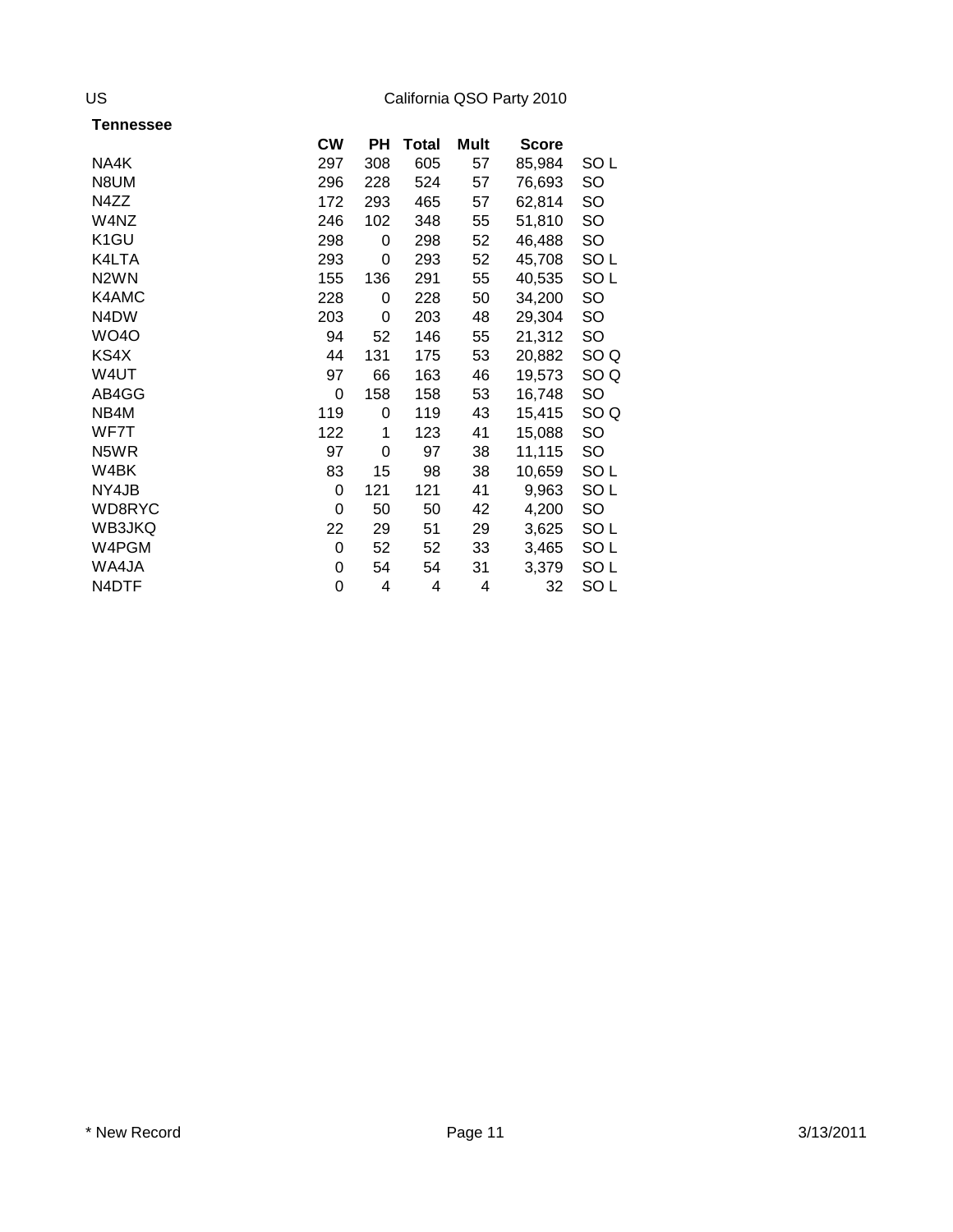| Texas                         |           |             |              |             |              |                  |
|-------------------------------|-----------|-------------|--------------|-------------|--------------|------------------|
|                               | <b>CW</b> | PH          | <b>Total</b> | Mult        | <b>Score</b> |                  |
| N <sub>5</sub> JB             | 179       | 635         | 814          | 58          | 104,864      | SO               |
| N <sub>1</sub> CC             | 217       | 123         | 340          | 51          | 45,798       | SO <sub>L</sub>  |
| W5ZL                          | 165       | 87          | 252          | 54          | 36,126       | SO <sub>L</sub>  |
| N <sub>5</sub> PO             | 221       | 0           | 221          | 52          | 34,476       | SO               |
| WB5KIA                        | 143       | 104         | 247          | 52          | 33,202       | SO <sub>L</sub>  |
| N5NK                          | 203       | 0           | 203          | 50          | 30,450       | SO <sub>L</sub>  |
| K5BZH                         | 71        | 137         | 208          | 54          | 26,433       | SO <sub>L</sub>  |
| <b>WOVX</b>                   | 112       | 64          | 176          | 51          | 23,664       | SO <sub>L</sub>  |
| N5WLA                         | 79        | 55          | 134          | 48          | 16,728       | SO <sub>Q</sub>  |
| W8FN                          | 121       | 0           | 121          | 40          | 14,520       | SO <sub>L</sub>  |
| K5DHY                         | 0         | 143         | 143          | 49          | 14,014       | SO <sub>L</sub>  |
| NM <sub>5</sub> M             | 91        | 0           | 91           | 36          | 9,882        | SO L             |
| KD6CUB                        | 0         | 105         | 105          | 47          | 9,870        | SO L             |
| KB2JQC                        | 0         | 109         | 109          | 44          | 9,636        | SO <sub>L</sub>  |
| K5LKR                         | 0         | 105         | 105          | 41          | 8,651        | SO <sub>LO</sub> |
| WA5IYX                        | 0         | 102         | 102          | 39          | 7,956        | SO <sub>L</sub>  |
| W5QLF                         | 62        | 0           | 62           | 31          | 5,812        | SO <sub>L</sub>  |
| WA5RML                        | 58        | 0           | 58           | 30          | 5,265        | SO <sub>Q</sub>  |
| AB5XZ                         | 0         | 73          | 73           | 35          | 5,145        | SO <sub>L</sub>  |
| K5STZ                         | 31        | 33          | 64           | 31          | 4,975        | SO <sub>L</sub>  |
| KE5BUS                        | 0         | 77          | 77           | 32          | 4,960        | SO <sub>L</sub>  |
| W <sub>5</sub> JBO            | 57        | $\mathbf 0$ | 57           | 27          | 4,657        | SO <sub>Q</sub>  |
| KB6OJE                        | 0         | 55          | 55           | 33          | 3,663        | SO <sub>L</sub>  |
| N5GMJ                         | 7         | 41          | 48           | 26          | 2,704        | SO <sub>L</sub>  |
| KB5DRJ                        | 0         | 50          | 50           | 26          | 2,600        | SO <sub>L</sub>  |
| W5ESE                         | 26        | 0           | 26           | 14          | 1,092        | SO Q             |
| W5RAW                         | 0         | 19          | 19           | 19          | 741          | SO L             |
| N5DTT                         | 0         | 23          | 23           | 12          | 552          | SO <sub>L</sub>  |
| K5XR (W5ASP op)               | 238       | 166         | 404          | 58          | 60,755       | ΜS               |
| W5PG (W5PG W1HIS op)          | 249       | 126         | 375          | 52          | 51,948       | ΜS               |
| NM6E                          | 78        | 144         | 222          | 49          | 25,651       | MS <sub>L</sub>  |
| N5NA                          | 86        | 0           | 86           | 37          | 9,546        | MS <sub>L</sub>  |
| N5RZ (N5RZ KF5HHD op)         | 223       | 249         | 472          | 57          | 66,576       | MM               |
| Utah                          |           |             |              |             |              |                  |
|                               | CW        | PH          | <b>Total</b> | <b>Mult</b> | <b>Score</b> |                  |
| N <sub>5</sub> L <sub>Z</sub> | 190       | 249         | 439          | 57          | 60,961       | <b>SO</b>        |
| K7UT                          | 39        | 62          | 101          | 43          | 10,427       | <b>MS</b>        |
| <b>Vermont</b>                |           |             |              |             |              |                  |
|                               | <b>CW</b> | PH          | <b>Total</b> | <b>Mult</b> | <b>Score</b> |                  |
| K <sub>1</sub> IB             | 179       | 0           | 179          | 47          | 25,309       | SO <sub>L</sub>  |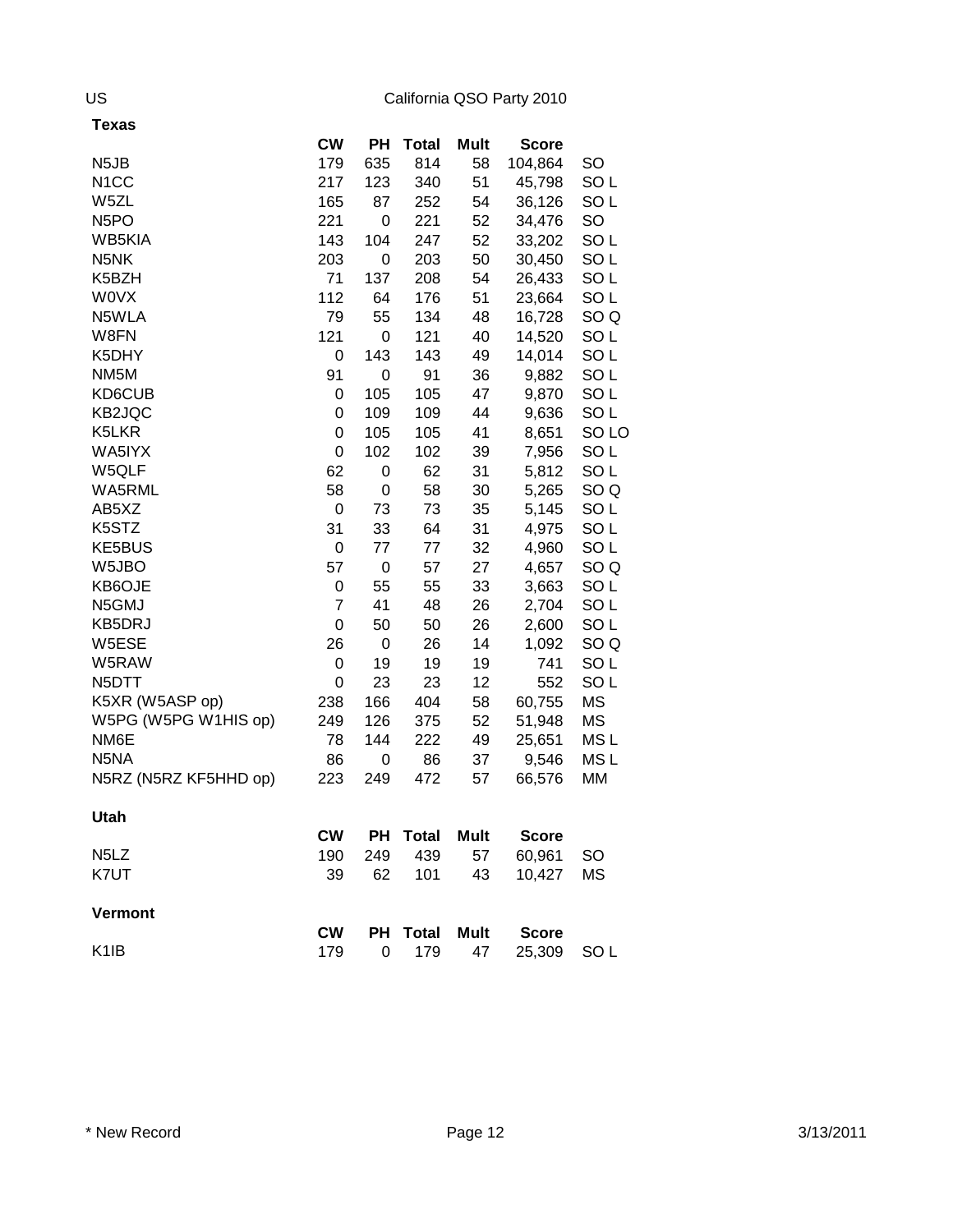| Virginia          |                |                |                |                |              |                 |
|-------------------|----------------|----------------|----------------|----------------|--------------|-----------------|
|                   | <b>CW</b>      | PН             | <b>Total</b>   | Mult           | <b>Score</b> |                 |
| K7SV              | 327            | 287            | 614            | 57             | 88,720       | SO <sub>L</sub> |
| N3UA              | 211            | 101            | 312            | 53             | 44,387       | SO <sub>L</sub> |
| W4YE              | 178            | 0              | 178            | 52             | 27,768       | SO <sub>L</sub> |
| <b>K4OSO</b>      | 195            | 0              | 195            | 46             | 26,910       | SO <sub>L</sub> |
| WB4ZPF            | 159            | 0              | 159            | 47             | 22,489       | SO <sub>L</sub> |
| N4MM              | 40             | 93             | 133            | 51             | 15,682       | SO              |
| K4GM              | 129            | 0              | 129            | 40             | 15,540       | SO <sub>L</sub> |
| W4PM              | 103            | 0              | 103            | 37             | 11,488       | SO <sub>Q</sub> |
| <b>KX40</b>       | 32             | 30             | 62             | 34             | 5,389        | SO <sub>L</sub> |
| N3TG              | 48             | 0              | 48             | 27             | 3,928        | SO              |
| AC6NN             | 42             | 0              | 42             | 28             | 3,528        | SO <sub>L</sub> |
| KG4ZXK            | 0              | 54             | 54             | 30             | 3,240        | SO <sub>L</sub> |
| N <sub>4</sub> DJ | 37             | 0              | 37             | 23             | 2,587        | SO              |
| KA3NZR            | 6              | 0              | 6              | 6              | 108          | SOLM            |
| WO4S              | $\overline{2}$ | 0              | $\overline{2}$ | $\overline{2}$ | 12           | SO <sub>Q</sub> |
| KG4W              | 210            | 77             | 287            | 55             | 43,120       | MS              |
| K <sub>1</sub> SE | 236            | 0              | 236            | 52             | 36,894       | <b>MS</b>       |
| N3BM              | 53             | 0              | 53             | 39             | 6,201        | ΜS              |
|                   |                |                |                |                |              |                 |
| Washington        |                |                |                |                |              |                 |
|                   | <b>CW</b>      | PН             | <b>Total</b>   | <b>Mult</b>    | <b>Score</b> |                 |
| W7GKF             | 290            | 270            | 560            | 55             | 77,687       | <b>SO</b>       |
| NG7Z              | 193            | 206            | 399            | 55             | 54,587       | <b>SO</b>       |
| K7QQ              | 232            | 0              | 232            | 47             | 32,782       | SO              |
| <b>K7HBN</b>      | 189            | 0              | 189            | 53             | 30,051       | SO <sub>Q</sub> |
| <b>WA7PRC</b>     | 64             | 166            | 230            | 51             | 26,724       | SO              |
| K7WA              | 184            | 0              | 184            | 44             | 24,354       | SO <sub>L</sub> |
| <b>WA0WWW</b>     | 108            | 79             | 187            | 47             | 22,654       | SO <sub>L</sub> |
| N7EIE             | 123            | 0              | 123            | 39             | 14,391       | SO <sub>L</sub> |
| <b>KE7LOQ</b>     | 0              | 149            | 149            | 48             | 14,304       | SO <sub>L</sub> |
| WG7X              | 0              | 124            | 124            | 48             | 11,952       | SO              |
| K7AWJ             | 101            | 0              | 101            | 37             | 11,266       | SO <sub>L</sub> |
| AA6RR             | 83             | 28             | 111            | 35             | 10,727       | SO <sub>L</sub> |
| <b>K7NCG</b>      | 4              | 119            | 123            | 37             | 9,250        | SO <sub>L</sub> |
| W7WMO             | 74             | 0              | 74             | 38             | 8,493        | SO <sub>L</sub> |
| WI7F              | 0              | 97             | 97             | 34             | 6,630        | SO <sub>L</sub> |
| <b>KB7HDX</b>     | 0              | 86             | 86             | 37             | 6,364        | SO <sub>L</sub> |
| KC7H              | 0              | 57             | 57             | 35             | 3,990        | SO <sub>L</sub> |
| N7VPN             | 0              | 60             | 60             | 30             | 3,630        | SO <sub>L</sub> |
| <b>KE7ACE</b>     | 0              | 48             | 48             | 32             | 3,072        | SO <sub>L</sub> |
| <b>W7MWL</b>      | 39             | $\pmb{0}$      | 39             | 25             | 2,925        | SO <sub>L</sub> |
| <b>K7AMS</b>      | 26             | 8              | 34             | 14             | 1,337        | SO <sub>L</sub> |
| N7QMT             | 0              | 13             | 13             | 10             | 270          | SO <sub>L</sub> |
| KK7JL             | 0              | 8              | 8              | $\overline{7}$ | 112          | SO <sub>L</sub> |
| K7JNA             | 0              | $\overline{7}$ | 7              | 5              | 75           | SO <sub>Q</sub> |
| WX7P              | 0              | 329            | 329            | 53             | 34,874       | MS              |
| AC7MA             | 160            | 8              | 168            | 46             | 22,885       | MS L            |